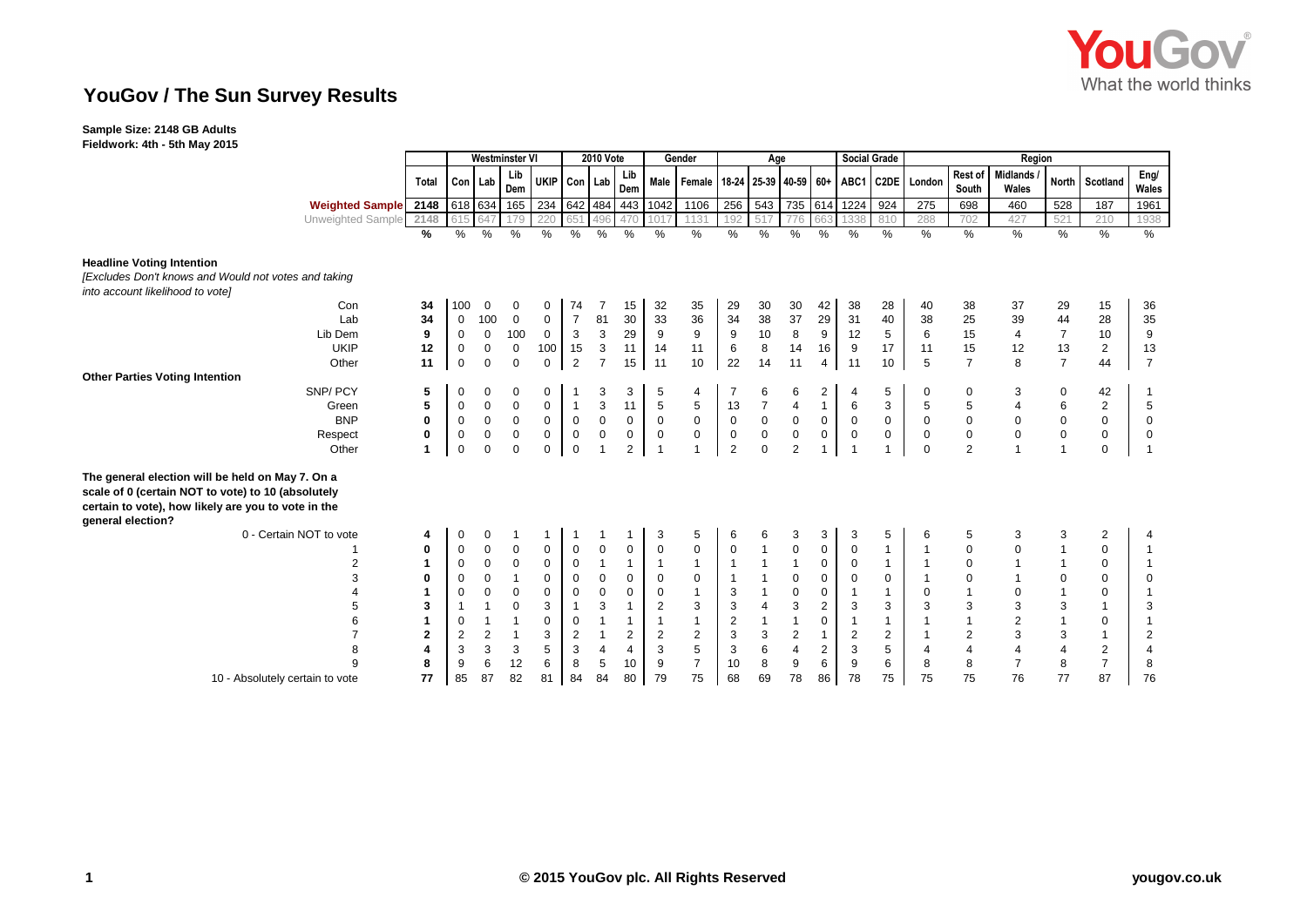

#### **Sample Size: 2148 GB Adults Fieldwork: 4th - 5th May 2015**

|                                                                     |                                  | <b>Westminster VI</b> |             |                     | <b>2010 Vote</b> |             |                  |              | Gender               |                                                    | Age              |                                        |                     |                | <b>Social Grade</b> | Region      |             |                  |                          |                |                |                |
|---------------------------------------------------------------------|----------------------------------|-----------------------|-------------|---------------------|------------------|-------------|------------------|--------------|----------------------|----------------------------------------------------|------------------|----------------------------------------|---------------------|----------------|---------------------|-------------|-------------|------------------|--------------------------|----------------|----------------|----------------|
|                                                                     | Total                            |                       | Con Lab     | Lib<br>Dem          | UKIP             | Con Lab     |                  | Lib<br>Dem   |                      | Male   Female   18-24   25-39   40-59   60+   ABC1 |                  |                                        |                     |                |                     |             | C2DE London | Rest of<br>South | <b>Midlands</b><br>Wales |                | North Scotland | Eng/<br>Wales  |
| Weighted Sample 2148                                                |                                  |                       | 618 634     | 165                 |                  |             |                  |              | 234 642 484 443 1042 | 1106                                               | 256              | 543                                    |                     |                | 735 614 1224        | 924         | 275         | 698              | 460                      | 528            | 187            | 1961           |
| Unweighted Sample 2148                                              |                                  | 615                   | 647         | 179                 | 220              | 651         | 496              | 470          | 1017                 | 1131                                               | 192              | 517                                    | 776                 | 663            | 1338                | 810         | 288         | 702              | 427                      | 521            | 210            | 1938           |
|                                                                     | %                                | %                     | %           | %                   | %                | %           | %                | $\%$         | $\frac{0}{0}$        | %                                                  | %                | %                                      | $\%$                | %              | $\frac{0}{0}$       | %           | %           | $\%$             | %                        | %              | %              | %              |
| <b>Headline Voting Intention</b>                                    |                                  |                       |             |                     |                  |             |                  |              |                      |                                                    |                  |                                        |                     |                |                     |             |             |                  |                          |                |                |                |
| [Excluding Don't knows and Would not votes]                         |                                  |                       |             |                     |                  |             |                  |              |                      |                                                    |                  |                                        |                     |                |                     |             |             |                  |                          |                |                |                |
| Con                                                                 | 33                               | 100                   | 0           | 0                   | 0                | 74          | 6                | 15           | 33                   | 34                                                 | 29               | 30                                     | 30                  | 42             | 38                  | 27          | 40          | 38               | 36                       | 29             | 15             | 35             |
| Lab                                                                 | 34                               | $\mathbf 0$           | 100         | $\mathbf 0$         | 0                | 6           | 80               | 30           | 33                   | 36                                                 | 33               | 37                                     | 37                  | 29             | 31                  | 39          | 38          | 25               | 39                       | 43             | 28             | 35             |
| Lib Dem                                                             | 9                                | 0                     | $\mathbf 0$ | 100                 | 0                | 3           | $\sqrt{3}$       | 29           | 9                    | $\boldsymbol{9}$                                   | $\boldsymbol{9}$ | 10                                     | 8                   | 9              | 11                  | 5           | 6           | 14               | $\overline{4}$           | $\overline{7}$ | 10             | 9              |
| <b>UKIP</b>                                                         | 13                               | $\mathbf 0$           | 0           | $\mathbf 0$         | 100              | 15          | $\sqrt{3}$       | 11           | 14                   | 11                                                 | 6                | 8                                      | 15                  | 16             | 9                   | 17          | 10          | 16               | 13                       | 13             | $\overline{2}$ | 14             |
| Other                                                               | 11                               | 0                     | 0           | $\mathbf 0$         | 0                | 2           | 8                | 15           | 11                   | 10                                                 | 22               | 14                                     | 11                  | $\overline{4}$ | 11                  | 10          | 6           | $\overline{7}$   | 8                        | 8              | 44             | $\overline{7}$ |
| <b>Other Parties Voting Intention</b>                               |                                  |                       |             |                     |                  |             |                  |              |                      |                                                    |                  |                                        |                     |                |                     |             |             |                  |                          |                |                |                |
| SNP/PCY                                                             | 5                                | 0                     | 0           | $\mathbf 0$         | 0                |             | 4                | 3            | 5                    | 4                                                  |                  | 6                                      | 5                   | $\overline{2}$ |                     | 5           | 0           | 0                | 3                        |                | 42             |                |
| Green                                                               | 5                                | 0                     | $\mathbf 0$ | 0                   | 0                |             | 3                | 11           | $\,$ 5 $\,$          | 5                                                  | 13               | $\overline{7}$                         | $\overline{4}$      | $\mathbf{1}$   | 6                   | 3           | 6           | 5                | 4                        | 6              | $\overline{2}$ | 5              |
| <b>BNP</b>                                                          | 0                                | 0                     | $\mathbf 0$ | $\mathsf{O}\xspace$ | $\mathbf 0$      | $\mathbf 0$ | $\mathbf 0$      | 0            | $\mathsf 0$          | $\mathsf 0$                                        | $\mathbf 0$      | $\mathbf 0$                            | $\mathsf{O}\xspace$ | $\mathbf 0$    | $\mathbf 0$         | $\mathsf 0$ | 0           | 0                | $\mathbf 0$              | $\mathbf 0$    | $\mathbf 0$    | $\mathbf 0$    |
| Respect                                                             | $\mathbf 0$                      | 0                     | $\mathbf 0$ | $\mathbf 0$         | $\mathbf 0$      | $\mathbf 0$ | $\boldsymbol{0}$ | $\mathbf{0}$ | $\mathbf 0$          | $\mathbf 0$                                        | $\mathbf 0$      | $\pmb{0}$                              | $\mathbf 0$         | $\mathsf 0$    | $\mathbf 0$         | 0           | $\mathbf 0$ | $\pmb{0}$        | $\mathbf 0$              | $\mathbf 0$    | $\mathbf 0$    | $\mathbf 0$    |
| Other                                                               |                                  | $\mathbf 0$           | $\Omega$    | $\mathbf 0$         | $\Omega$         | $\mathbf 0$ |                  |              |                      | $\overline{1}$                                     | $\overline{2}$   | $\Omega$                               | $\overline{2}$      |                |                     |             | $\mathbf 0$ | 2                |                          | $\mathbf{1}$   | $\mathbf 0$    |                |
| <b>Non Voters</b>                                                   |                                  |                       |             |                     |                  |             |                  |              |                      |                                                    |                  |                                        |                     |                |                     |             |             |                  |                          |                |                |                |
| <b>Would Not Vote</b>                                               | 4                                | 0                     | 0           | 0                   | 0                | 0           |                  |              | 3                    | 4                                                  | 4                | $\begin{array}{c} 7 \\ 11 \end{array}$ | $\frac{2}{10}$      | $\frac{3}{7}$  | 3                   | 5           | 6           | 4                | 4                        | $\overline{c}$ | $\overline{c}$ | 4              |
| Don't know                                                          | 10                               | 0                     | 0           | 0                   | 0                | 6           | 6                | 10           | $\boldsymbol{6}$     | 14                                                 | 17               |                                        |                     |                | 10                  | 11          | 11          | 10               | 10                       | 10             | 8              | 10             |
|                                                                     | May<br>May<br>$3 - 4$<br>$4 - 5$ |                       |             |                     |                  |             |                  |              |                      |                                                    |                  |                                        |                     |                |                     |             |             |                  |                          |                |                |                |
| Do you approve or disapprove of the Government's<br>record to date? |                                  |                       |             |                     |                  |             |                  |              |                      |                                                    |                  |                                        |                     |                |                     |             |             |                  |                          |                |                |                |
| Approve                                                             | 39<br>39                         | 91                    |             | 45                  | 36               | 77          | 11               | 31           | 44                   | 35                                                 | 30               | 35                                     | 37                  | 49             | 44                  | 33          | 39          | 44               | 37                       | 37             | 34             | 40             |
| Disapprove                                                          | 47<br>48                         | 4                     | 84          | 39                  | 52               | 15          | 81               | 56           | 48                   | 47                                                 | 44               | 47                                     | 53                  | 43             | 44                  | 52          | 45          | 43               | 50                       | 51             | 53             | 47             |
| Don't know                                                          | 13<br>14                         | 5                     | 9           | 16                  | 12               | 8           | $\overline{7}$   | 13           | 8                    | 18                                                 | 26               | 18                                     | 10                  | 8              | 12                  | 15          | 16          | 13               | 13                       | 12             | 14             | 13             |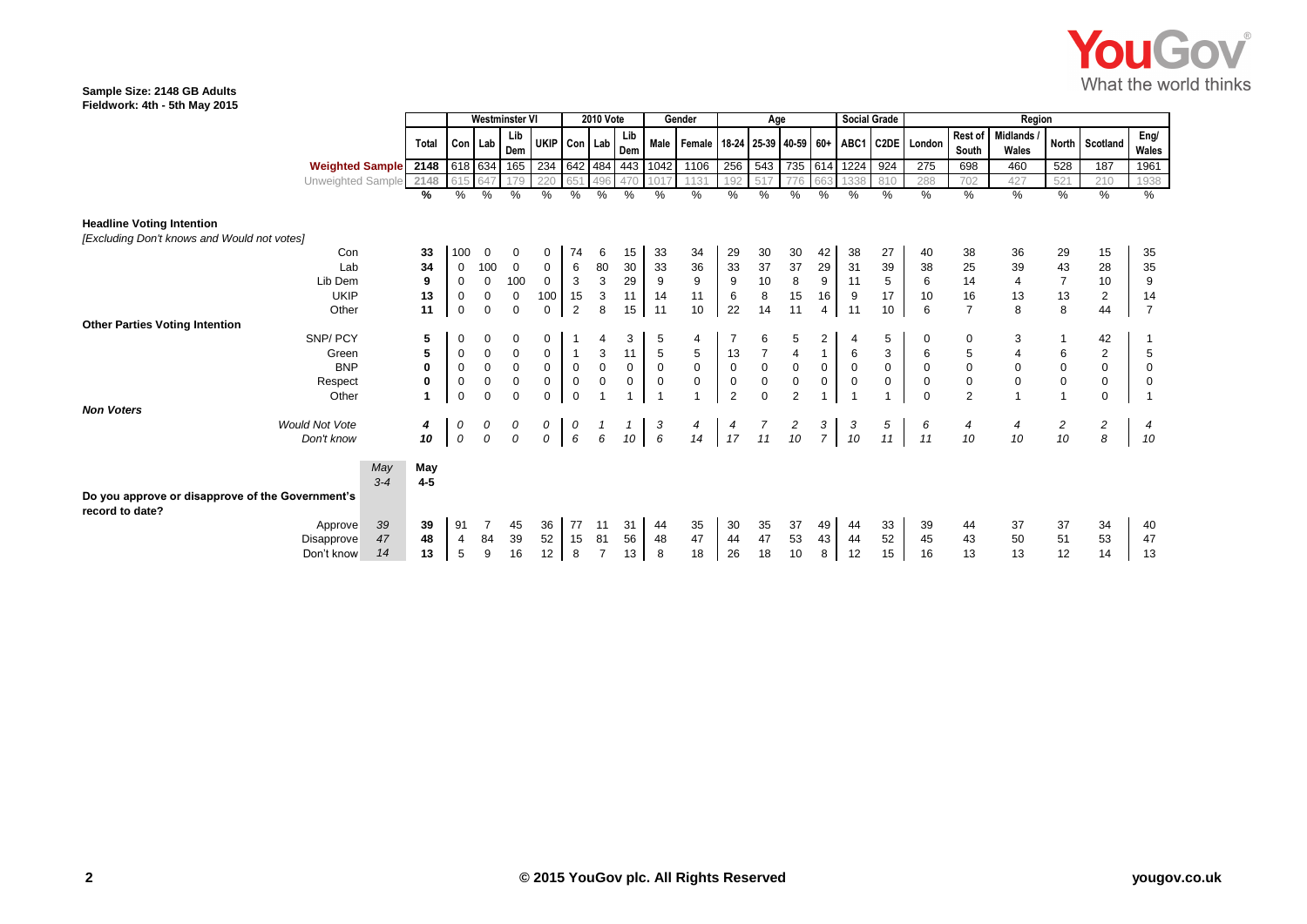

#### **Sample Size: 2148 GB Adults Fieldwork: 4th - 5th May 2015**

|                                                                                                        |                    | Westminster VI |                         |                | <b>2010 Vote</b> |                |                | Gender         |                | Age            |                    |                | <b>Social Grade</b> |                |                |                  |                   | Region         |                  |                   |                |                |                  |
|--------------------------------------------------------------------------------------------------------|--------------------|----------------|-------------------------|----------------|------------------|----------------|----------------|----------------|----------------|----------------|--------------------|----------------|---------------------|----------------|----------------|------------------|-------------------|----------------|------------------|-------------------|----------------|----------------|------------------|
|                                                                                                        |                    | Total          | Con                     | Lab            | Lib<br>Dem       | UKIP           | Con            | Lab            | Lib<br>Dem     | Male           | Female 18-24 25-39 |                |                     | 40-59          | 60+            | ABC1             | C <sub>2</sub> DE | London         | Rest of<br>South | Midlands<br>Wales | North          | Scotland       | Eng/<br>Wales    |
| <b>Weighted Sample</b>                                                                                 |                    | 2148           | 618 634                 |                | 165              | 234 642 484    |                |                | 443            | 1042           | 1106               | 256            | 543                 | 735            | 614            | 1224             | 924               | 275            | 698              | 460               | 528            | 187            | 1961             |
| Unweighted Sample                                                                                      |                    | 2148           | 615                     |                | 179              |                |                |                |                |                | 1131               | 192            | 517                 | 776            | 663            | 1338             | 810               | 288            | 702              | 427               | 521            | 210            | 1938             |
|                                                                                                        |                    | $\frac{9}{6}$  | $\%$                    | %              | %                | $\%$           | %              | %              | $\frac{0}{0}$  | %              | %                  | $\%$           | $\%$                | $\%$           | $\%$           | $\%$             | $\%$              | $\%$           | $\%$             | $\%$              | %              | $\%$           | %                |
|                                                                                                        |                    |                |                         |                |                  |                |                |                |                |                |                    |                |                     |                |                |                  |                   |                |                  |                   |                |                |                  |
|                                                                                                        | April<br>$20 - 21$ | May<br>$4 - 5$ |                         |                |                  |                |                |                |                |                |                    |                |                     |                |                |                  |                   |                |                  |                   |                |                |                  |
| Thinking about Prime Minister David Cameron,                                                           |                    |                |                         |                |                  |                |                |                |                |                |                    |                |                     |                |                |                  |                   |                |                  |                   |                |                |                  |
| which of the following qualities do you think he                                                       |                    |                |                         |                |                  |                |                |                |                |                |                    |                |                     |                |                |                  |                   |                |                  |                   |                |                |                  |
| has? Please tick all that apply.                                                                       |                    |                |                         |                |                  |                |                |                |                |                |                    |                |                     |                |                |                  |                   |                |                  |                   |                |                |                  |
| Sticks to what he believes in                                                                          | 27                 | 27             | 59                      | 11             | 25               | 17             | 51             | 14             | 21             | 29             | 25                 | 18             | 23                  | 25             | 36             | 30               | 23                | 23             | 30               | 25                | 26             | 28             | 27               |
| Decisive                                                                                               | 23                 | 24             | 50                      | 9              | 23               | 20             | 44             | 10             | 18             | 24             | 23                 | 20             | 24                  | 21             | 28             | 26               | 20                | 23             | 25               | 23                | 25             | 20             | 24               |
| Strong                                                                                                 | 22                 | 21             | 48                      | 6              | 20               | 17             | 40             | 6              | 17             | 22             | 20                 | 18             | 21                  | 21             | 22             | 24               | 17                | 22             | 20               | 21                | 22             | 19             | 21               |
| A natural leader                                                                                       | 22                 | 21             | 45                      | $\overline{7}$ | 23               | 17             | 37             | 9              | 19             | 22             | 19                 | 18             | 22                  | 20             | 22             | 23               | 18                | 21             | 20               | 22                | 22             | 17             | 21               |
| Good in a crisis                                                                                       | 19                 | 19             | 45                      | 5              | 16               | 18             | 40             | 6              | 14             | 22             | 17                 | 12             | 20                  | 18             | 23             | 23               | 15                | 20             | 20               | 18                | 21             | 16             | 20               |
| Charismatic                                                                                            | 19                 | 17             | 32                      | 9              | 14               | 18             | 28             | 9              | 15             | 19             | 15                 | 16             | 18                  | 19             | 15             | 19               | 14                | 21             | 15               | 19                | 18             | 14             | 17               |
| Honest                                                                                                 | 13                 | 12             | 33                      | $\mathbf{1}$   | 8                | $\overline{7}$ | 29             | 3              | 5              | 14             | 11                 | 6              | 8                   | 11             | 20             | 14               | 9                 | 13             | 14               | 11                | 11             | 12             | 12               |
| In touch with the concerns of ordinary people                                                          | $\mathfrak{g}$     | 8              | 23                      | $\overline{1}$ | 4                | 6              | 20             | $\overline{1}$ | 3              | 9              | $\overline{7}$     | 6              | 5                   | 8              | 13             | 9                | 8                 | $\overline{7}$ | 9                | 9                 | 8              | 6              | $\boldsymbol{9}$ |
| None of these                                                                                          | 40                 | 41             | 5                       | 67             | 36               | 48             | 16             | 64             | 47             | 42             | 41                 | 36             | 35                  | 46             | 43             | 37               | 46                | 36             | 38               | 43                | 42             | 50             | 40               |
| Don't know                                                                                             | $\overline{7}$     | 8              | $\overline{4}$          | 5              | 9                | 5              | $\overline{4}$ | 5              | 5              | 5              | 11                 | 21             | 11                  | 6              | $\overline{4}$ | $\overline{7}$   | 10                | 11             | 8                | 8                 | $\overline{7}$ | 8              | 8                |
| Thinking about Labour leader Ed Miliband, which<br>of the following qualities do you think he has?     |                    |                |                         |                |                  |                |                |                |                |                |                    |                |                     |                |                |                  |                   |                |                  |                   |                |                |                  |
| Please tick all that apply.                                                                            |                    |                |                         |                |                  |                |                |                |                |                |                    |                |                     |                |                |                  |                   |                |                  |                   |                |                |                  |
| In touch with the concerns of ordinary people                                                          | 25                 | 26             | 6                       | 63             | 24               | 8              | 8              | 58             | 27             | 27             | 26                 | 24             | 22                  | 30             | 27             | 24               | 29                | 27             | 24               | 29                | 30             | 19             | 27               |
| Sticks to what he believes in                                                                          | 25                 | 23             | 8                       | 52             | 22               | 9              | 9              | 52             | 21             | 26             | 21                 | 18             | 21                  | 25             | 25             | 23               | 23                | 24             | 21               | 22                | 27             | 20             | 23               |
| Honest                                                                                                 | 22                 | 19             | $\overline{\mathbf{4}}$ | 48             | 19               | 6              | 6              | 44             | 20             | 22             | 17                 | 18             | 16                  | 21             | 21             | 20               | 19                | 20             | 16               | 20                | 23             | 19             | 19               |
| Strong                                                                                                 | 10                 | 9              | $\mathbf{1}$            | 25             | 5                | $\mathbf{1}$   | 3              | 22             | $\overline{7}$ | 11             | $\overline{7}$     | $\overline{7}$ | 9                   | 9              | 9              | 8                | 9                 | 11             | $\overline{7}$   | 8                 | 12             | $\overline{7}$ | 9                |
| Decisive                                                                                               | 10                 | 9              | $\mathbf{1}$            | 23             | 9                | $\mathbf{1}$   | 3              | 21             | 8              | 10             | 8                  | 9              | 8                   | 10             | 8              | 8                | 10                | 10             | 8                | 9                 | 9              | 8              | 9                |
| Charismatic                                                                                            | 5                  | 6              | $\sqrt{2}$              | 13             | 4                | 3              | $\overline{2}$ | 11             | 4              | 6              | 6                  | 13             | 5                   | 5              | $\overline{4}$ | 5                | 6                 | 9              |                  | 6                 | 6              | 4              | $\,6$            |
| Good in a crisis                                                                                       | 5                  | 5              | $\mathsf 0$             | 14             | 3                | 2              | $\mathbf{1}$   | 12             | 5              | 6              | 4                  | $\,6\,$        | $\overline{4}$      | 6              | $\overline{4}$ | 5                | 5                 | $\overline{7}$ |                  | 5                 | $\,$ 5 $\,$    | $\overline{4}$ | 5                |
| A natural leader                                                                                       | $\boldsymbol{4}$   | 4              | $\mathbf{1}$            | 11             | $\overline{1}$   | $\mathbf{1}$   | 2              | 10             | 2              | 4              | 3                  | 3              | 3                   | $\sqrt{5}$     | $\overline{4}$ | 3                | 4                 | 6              | 3                | 5                 | 4              | $\sqrt{2}$     | $\overline{4}$   |
| None of these                                                                                          | 49                 | 49             | 76                      | 9              | 51               | 75             | 74             | 16             | 48             | 50             | 48                 | 39             | 46                  | 49             | 55             | 51               | 46                | 43             | 55               | 47                | 43             | 54             | 48               |
| Don't know                                                                                             | 10                 | 11             | $\overline{7}$          | $\overline{7}$ | 9                | 6              | $\overline{7}$ | $\overline{7}$ | 9              | 8              | 13                 | 21             | 15                  | 8              | 5              | $\boldsymbol{9}$ | 13                | 16             | 10               | 10                | 9              | 9              | 11               |
| Thinking about Liberal Democrat leader Nick Clegg,<br>which of the following qualities do you think he |                    |                |                         |                |                  |                |                |                |                |                |                    |                |                     |                |                |                  |                   |                |                  |                   |                |                |                  |
| has? Please tick all that apply.                                                                       |                    |                |                         |                |                  |                |                |                |                |                |                    |                |                     |                |                |                  |                   |                |                  |                   |                |                |                  |
| Honest<br>Charismatic                                                                                  | 17<br>15           | 17<br>16       | 24<br>20                | 10<br>14       | 50<br>30         | 8<br>11        | 20<br>17       | 9<br>13        | 27<br>23       | 20<br>18       | 14<br>13           | 13<br>16       | 17<br>19            | 15<br>16       | 20<br>13       | 21<br>18         | 12<br>13          | 18<br>14       | 21<br>17         | 13<br>16          | 15<br>15       | 15<br>15       | 17               |
| In touch with the concerns of ordinary people                                                          | 15                 | 14             | 17                      | 10             | 44               | 6              | 15             | 11             | 23             | 14             | 14                 | 8              | 16                  | 13             | 15             | 16               | 11                | 14             | 14               | 13                | 17             | 10             | 16               |
| Sticks to what he believes in                                                                          | 11                 | 11             | 16                      | 6              | 32               | 10             | 15             | 6              | 18             | 13             | 9                  | 4              | 10                  | 10             | 17             | 12               | 10                | 10             | 14               | 10                | 10             | 11             | 14<br>11         |
| Decisive                                                                                               | 6                  | 5              | 6                       | $\overline{4}$ | 19               | 4              | 5              | $\sqrt{2}$     | 11             | $\overline{7}$ | 4                  | $\sqrt{5}$     | 6                   | $\overline{4}$ | $\overline{7}$ | 6                | 4                 | 6              | 6                | $\overline{4}$    | 5              | 5              | 5                |
| Good in a crisis                                                                                       | $\overline{4}$     | 5              | 4                       | $\overline{4}$ | 19               | $\overline{2}$ | 4              | $\sqrt{2}$     | 11             | $\,6$          | 4                  | $\sqrt{5}$     | 4                   | 6              | 4              | 5                | 4                 | 6              | 5                | 4                 | 4              | 6              | 5                |
| A natural leader                                                                                       | 6                  | 5              | 6                       | 4              | 16               | 3              | 5              | 3              | 10             | $\overline{7}$ | 3                  | 9              | 5                   | 5              | 5              | $\overline{7}$   | 4                 | 5              | 6                | 6                 | 6              | 5              | 5                |
| Strong                                                                                                 | 5                  | 4              | $\overline{4}$          | 3              | 15               | 4              | 4              | $\mathbf{1}$   | 8              | 6              | 3                  | $\mathbf{3}$   | $\overline{4}$      | $\overline{4}$ | $\overline{4}$ | 4                | 3                 | 5              | 4                | 3                 | 4              | $\sqrt{3}$     | $\overline{4}$   |
| None of these                                                                                          | 51                 | 50             | 42                      | 57             | 11               | 69             | 49             | 61             | 40             | 49             | 50                 | 41             | 45                  | 53             | 53             | 47               | 54                | 47             | 47               | 52                | 51             | 54             | 49               |
| Don't know                                                                                             | 11                 | 12             | 10                      | 10             | $\overline{7}$   | 5              | 9              | 10             | $\overline{7}$ | 9              | 15                 | 25             | 14                  | 10             | $\overline{7}$ | 11               | 14                | 16             | 11               | 13                | 11             | 11             | 12               |
|                                                                                                        |                    |                |                         |                |                  |                |                |                |                |                |                    |                |                     |                |                |                  |                   |                |                  |                   |                |                |                  |